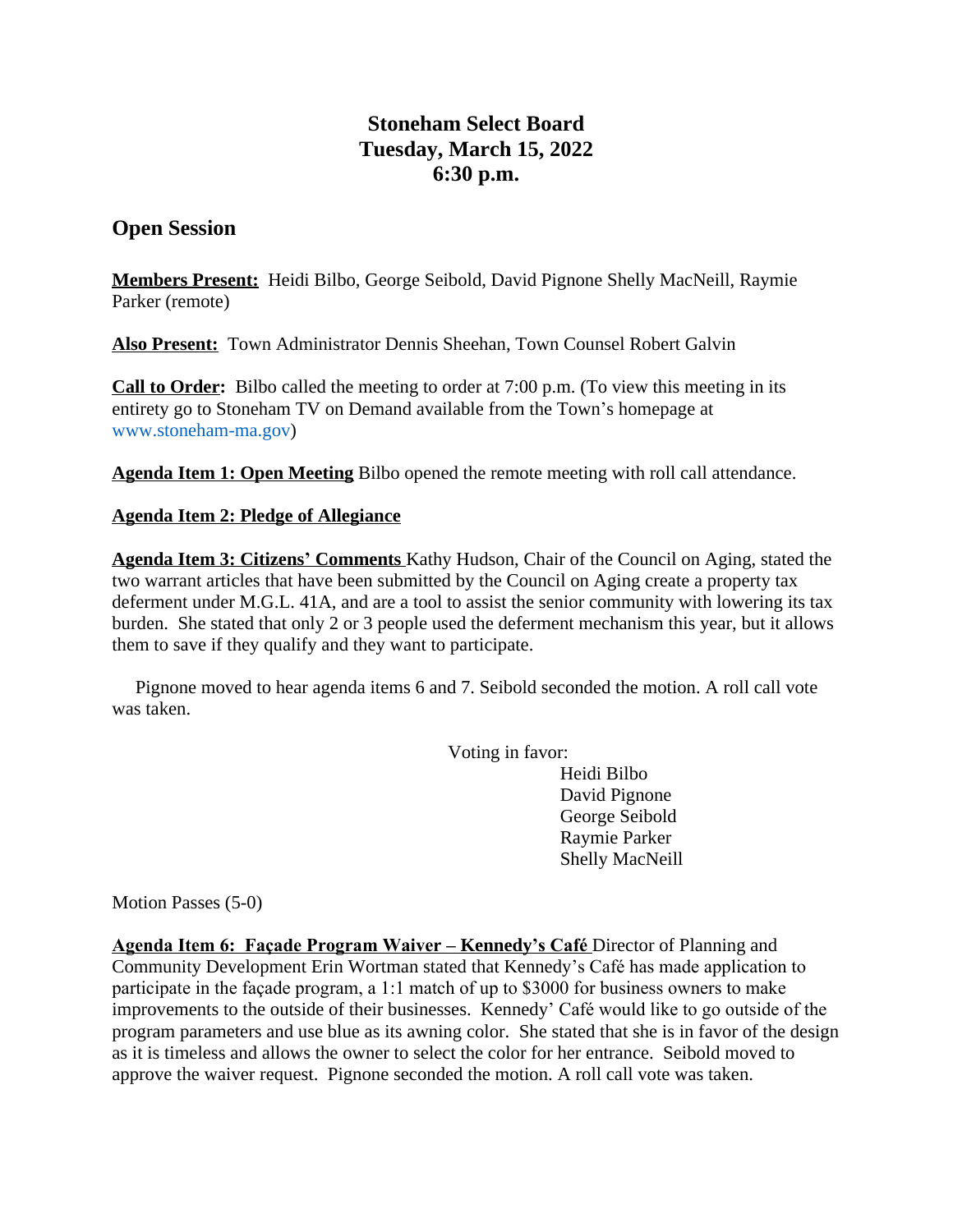Voting in favor: Heidi Bilbo David Pignone George Seibold Raymie Parker Shelly MacNeill

Motion Passes (5-0)

**Agenda Item 7: MBTA Communities Briefing** Wortman provided a brief overview of the MBTA Communities Program. She stated that M.G.L. c 40A, sec. 3A was enacted as part of new economic development legislation and effects all MBTA and MBTA adjacent communities. Meeting the requirements of section 3A allows a community to remain eligible for housing choice, local capital project funds, and local choice. Wortman stated that the requirements are as follows: At least 1 District of reasonable size (Minimum 50 acres total); Multifamily housing permitted by-right (Multifamily  $= 3+$  units; By-right can be Site Plan Review); No age or bedroom restrictions (Units can be any size by-right); and Minimum gross area of 15 units/acre. She stated that the intent of the legislation is to create enough space for housing that is by-right three family and above on 50+ acres with a capacity 2032 units. Bilbo asked how close Stoneham is to complying. Wortman stated that she does not know yet because many of the multifamily units were created using discretionary permits and they are not part of the 2032 unit.

 MacNeill stated that we just need to have the capacity to have the units and to build them by right, but we do not need to build the units. Wortman stated that MacNeill was correct and that she is working on GIS maps to make sure we have the acreage. Seibold asked is height restriction by laws will need to be changed Wortman stated there will need to be by law changes, but she does not anticipate a height restriction change. Bilbo asked for an example of what the Town could lose without compliance. Wortman stated that the Town would lose Mass Works large scale infrastructure projects such as traffic lights and intersection safety measures. She continued that the Town would no longer be able to participate in Housing Choice programs such as playground and side walk replacement and the Housing Capital program that assists the Housing Authority.

 Resident Martin Wantman asked if the program allows open space residential development by right. Wortman stated that Wantman's property is Residence A, not open space residential development – that district does not exist in Stoneham.

 Seibold moved to return to agenda item 4. Pignone seconded the motion. A roll call vote was taken.

Voting in favor:

Heidi Bilbo David Pignone George Seibold Raymie Parker Shelly MacNeill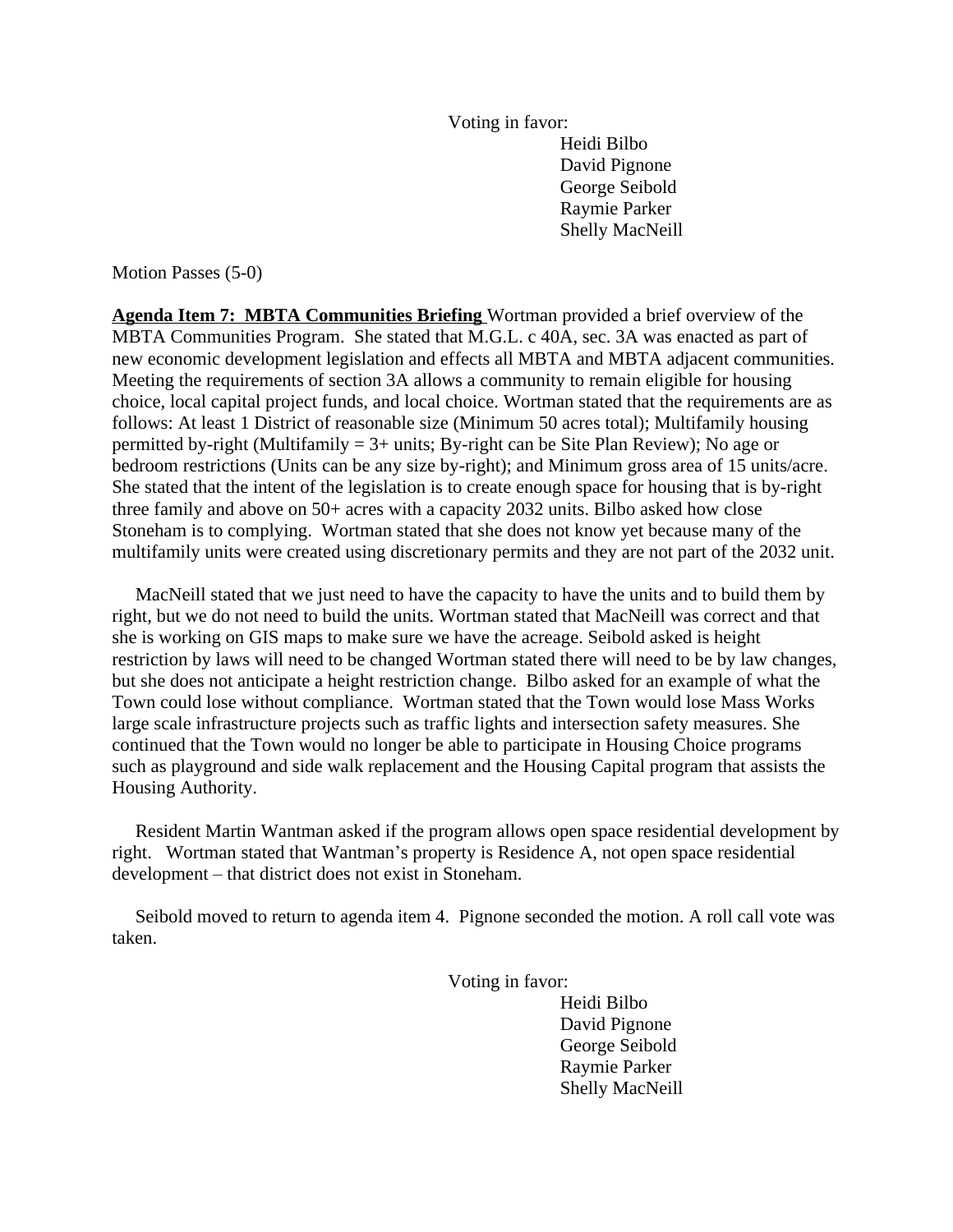Motion Passes (5-0)

**Agenda Item 4: Site Plan Hearing: 170-180 Main Street/Melkonian 170 Main , LLC** Seibold read the notice of hearing. Attorney Charles Houghton appeared for the applicant, John Malkonian with him. Houghton stated that the plan is to use the tuxedo building to allow accounting, auto storage, and parts storage. Ultimately, Houghton continued, the plan is to apply for mixed use development later this year, but this will allow some use of the property. Bilbo stated that some of the comments mention demo and razing. Houghton stated that this site plan is only for a change of use of one building. Parker stated that she is concerned about traffic accidents at Richards and Main. Houghton stated that there is no retail so there will not be a lot of coming and going from the site and that any change would require state approval. Parker stated that if the owner is planning on mixed use, she would urge the conversations about that intersection to happen sooner than later.

 Seibold moved to approve the Site Plan including all foo the conditions in the Department Review. MacNeill seconded the motion. Resident Anthony Wilson asked for clarification that the Site Plan being voted on is for one building only as the entire property is appropriate for commercial use. Houghton stated that it is not the owner's plan to leave the tuxedo building out of the future mixed use planning. He stated that he will need to return for zoning changes and approval by other boards and committees. He stated that this site plan allows his client to use on building. MacNeill stated that the Board cannot deny an allowed use and they have to vote on the use that is before them, not future uses. A roll call vote was taken.

Voting in favor:

Heidi Bilbo David Pignone George Seibold Raymie Parker Shelly MacNeill

Motion Passes (5-0)

**Agenda Item 5: Site Plan Hearing: 5 Woodland Road/Fellsway Development LLC** Bilbo stated that Houghton requested to continue the site plan hearing to 4/12/22 at 7:00 p.m. MacNeill moved to continue the hearing to 4/12/22 at 7:00 p.m. Seibold seconded the motion. A roll call vote was taken.

Voting in favor:

Heidi Bilbo David Pignone George Seibold Raymie Parker Shelly MacNeill

Motion Passes (5-0)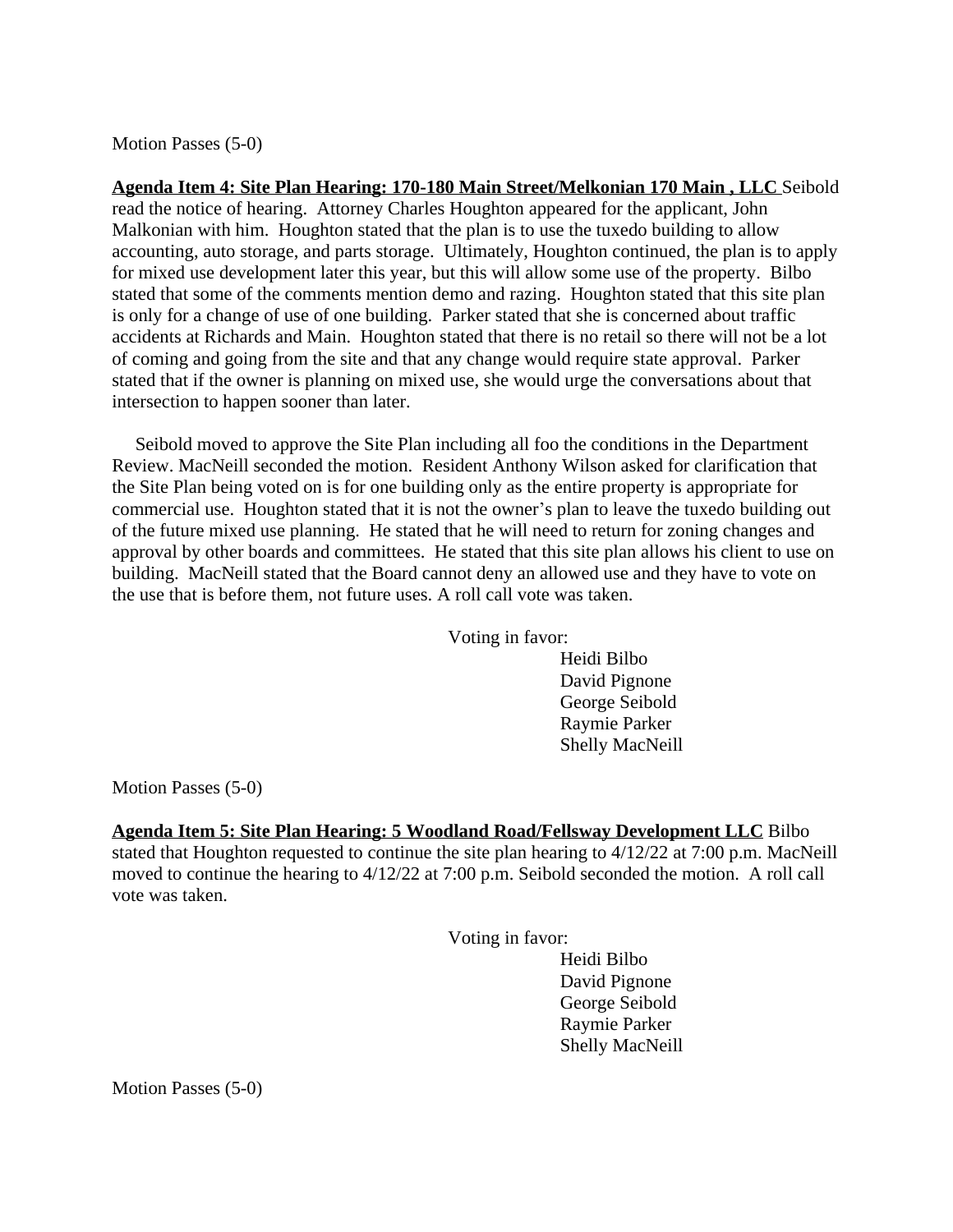MacNeill moved to hear agenda item 14 and to enter into the Liquor License Authority to return to the Select Board. Seibold seconded the motion. A roll call vote was taken.

Voting in favor:

Heidi Bilbo David Pignone George Seibold Raymie Parker Shelly MacNeill

Motion Passes (5-0)

**Agenda Item 14: Change of Manager – Gaetano's Restaurant – 271 Main Street** Houghton

stated that the owner and new manager of Gaetano's Restaurant are present and that the proposed manager has been with Gaetano's for 27 years. Seibold moved to approve the change of manager. MacNeill seconded the motion. A roll call vote was taken.

Voting in favor:

Heidi Bilbo David Pignone George Seibold Raymie Parker Shelly MacNeill

Motion Passes (5-0)

 MacNeill moved to return to the Select Board and to hear agenda item 8. Seibold seconded the motion. A roll call vote was taken.

Voting in favor:

Heidi Bilbo David Pignone George Seibold Raymie Parker Shelly MacNeill

Motion Passes (5-0)

 As Galvin was not present in the hearing room, Parker moved to hear agenda item 9. MacNeill seconded the motion. A roll call vote was taken.

Voting in favor:

Heidi Bilbo David Pignone George Seibold Raymie Parker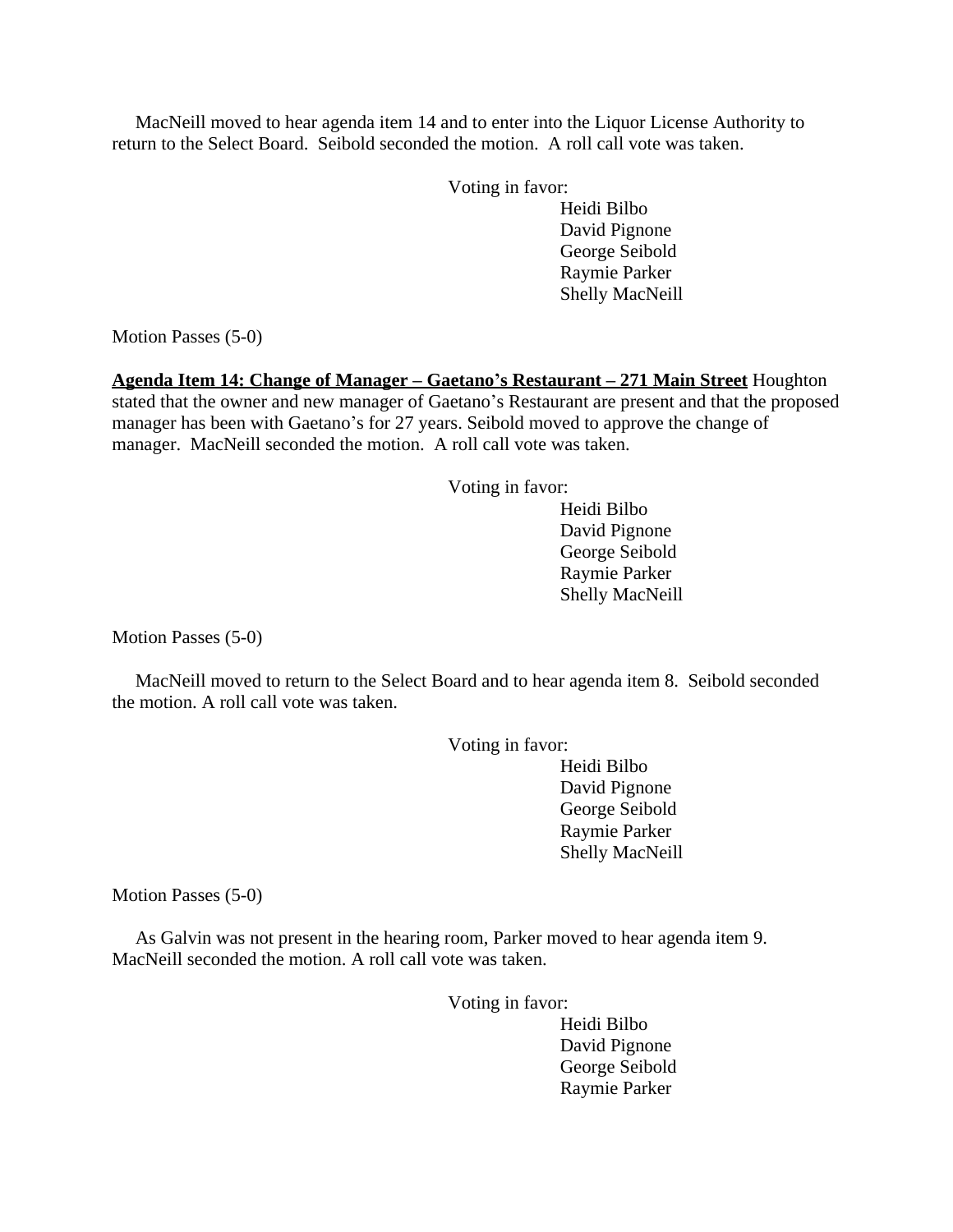Shelly MacNeill

Motion Passes (5-0)

**Agenda Item 9: Approve Minutes: 2/15/22** MacNeill moved to approve the minutes for 2/15/22. Parker seconded the motion stating that she would like the minutes to reflect that the Select Board requested that Eversource reach out to the residents in the area. MacNeill amended her motion to approve the 2/15/22 minutes as amended. Seibold seconded the motion. A roll call vote was taken.

Voting in favor:

Heidi Bilbo George Seibold Raymie Parker Shelly MacNeill

Motion Passes (4-0-1) with Pignone abstaining.

 MacNeill moved to hear agenda item 11. Seibold seconded the motion. A roll call vote was taken.

Voting in favor:

Heidi Bilbo David Pignone George Seibold Raymie Parker Shelly MacNeill

Motion Passes (5-0)

**Agenda Item 11: Approve Out of State Travel – Eric Duffy/Paulette Gerry Bilbo stated that** Town Accountant Eric Duffy and Town Treasurer Paulette Gerry have requested to attend the GFOA conference in Texas. MacNeill moved to approve the out of state travel for both Duffy and Gerry. Seibold seconded the motion. A roll call vote was taken.

Voting in favor:

Heidi Bilbo David Pignone George Seibold Raymie Parker Shelly MacNeill

Motion Passes (5-0)

 MacNeill moved to return to agenda item 8. Seibold seconded the motion. A roll call vote was taken.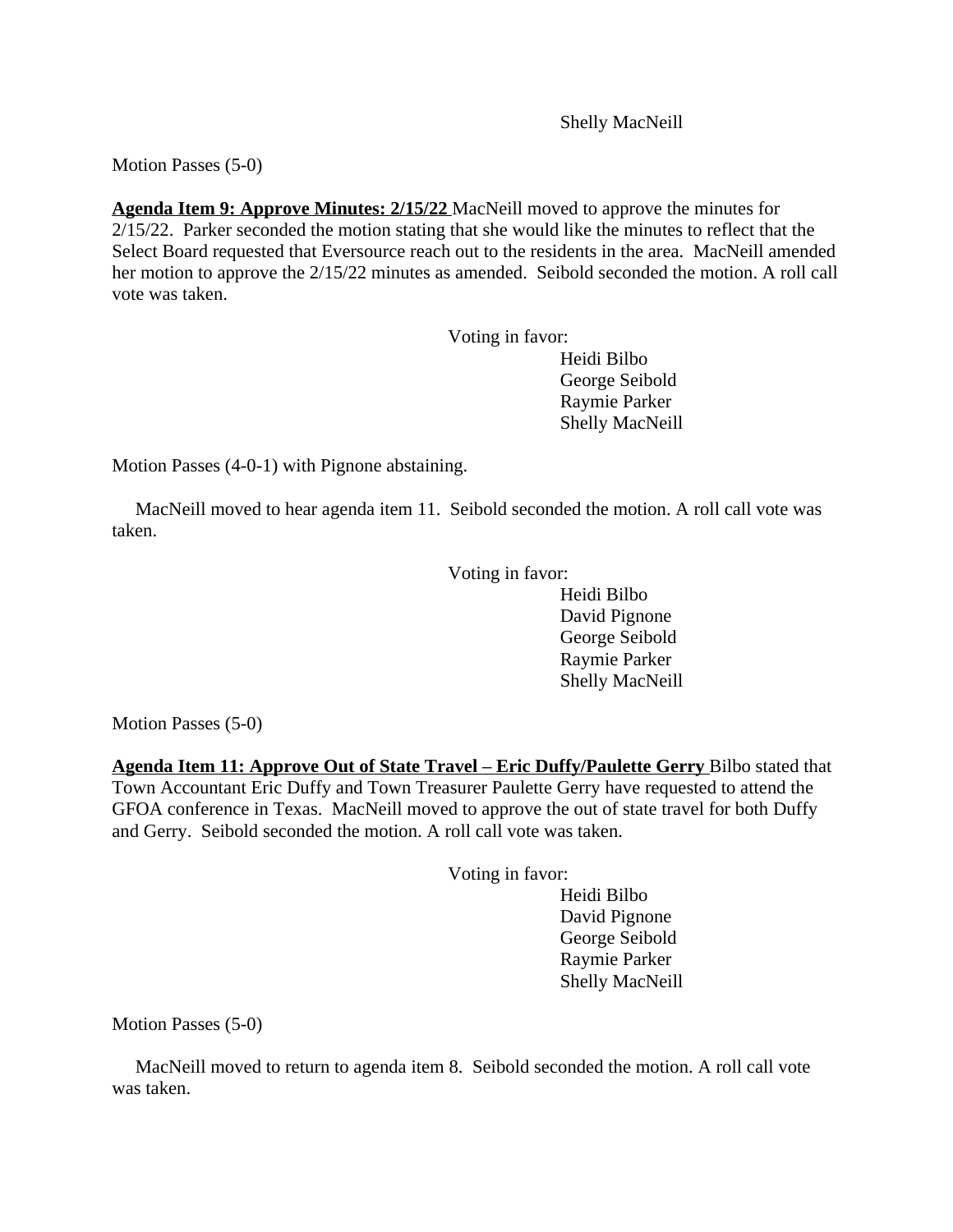Voting in favor: Heidi Bilbo David Pignone George Seibold Raymie Parker Shelly MacNeill

Motion Passes (5-0)

**Agenda Item 8: Appoint Town Counsel** Galvin stated that at the end of last week he submitted his Annual Report as well as a new fee agreement. He stated that later, in executive session, he will be discussing all ongoing litigation. Galvin continued that the last few years have really changed what we do and how we do it as a Town. He stated that he took over the Weiss Farm litigation from Joh Witten and that oral arguments will take place this spring.

 Seibold thanked Galvin for his availability. Bilbo praised Galvin for his timely responses. Parker stated that Galvin is always available to answer questions, but that Stoneham must be a priority. MacNeill stated that it is a pleasure to work with Galvin and she moved to reappoint Galvin at Town Counsel. Seibold seconded the motion. A roll call vote was taken.

Voting in favor:

Heidi Bilbo David Pignone George Seibold Raymie Parker Shelly MacNeill

Motion Passes (5-0)

**Agenda Item 10: Town Meeting Warrant – Accept Warrant Articles/Sign Warrant** Parker moved to accept article 1-6 and articles 10-23 onto the May 2nd Town Meeting warrant. Pignone seconded the motion. A roll call vote was taken.

Voting in favor:

Heidi Bilbo David Pignone George Seibold Raymie Parker Shelly MacNeill

Motion Passes (5-0)

 MacNeill moved to sign the warrant. Seibold seconded the motion. A roll call vote was taken.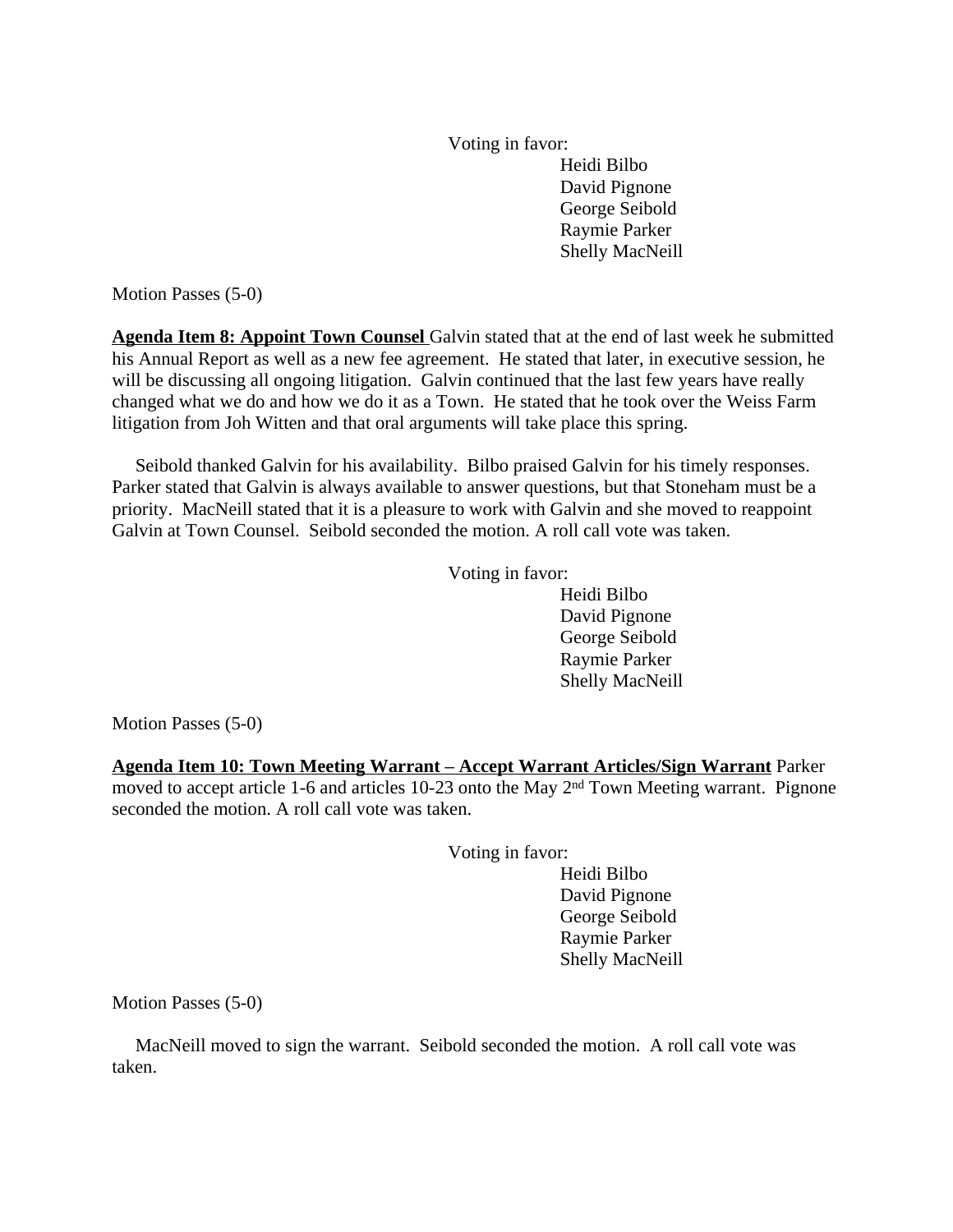Voting in favor: Heidi Bilbo David Pignone George Seibold Raymie Parker Shelly MacNeill

Motion Passes (5-0)

Parker added that Kilbride could sign her name to the warrant electronically.

**Agenda Item 12: COVID Bills/Outdoor Dining Update** MacNeill stated that the House voted to extend outdoor dining to 6/15/23 and that the Senate must vote to approve and the Governor sign the extension. Sheehan stated he would continue to monitor the matter. MacNeill stated that this is a good time to reach out to licensees to see if they are interested in outdoor dining and compare the results with the Chamber of Commerce's survey results.

**Agenda Item 13: High School Building Project Update** Sheehan stated that the committee is interviewing solar vendors this Friday and that they have been discussion project phasing. Parker stated that there is an ongoing discussion about the culvert and making repairs/changes before construction.

**Agenda Item 15: Town Administrator's Report – Dennis Sheehan** Sheehan thanked staff and public safety personnel for the great display in memory of State Trooper Tamar Bucci. He continued that the Board of Health is collecting medical supplies for Ukraine on 3/17 and 3/18. Sheehan continued that the downtown redesign forum was very well attended. He stated that DOT is holding a virtual redesign information session on the Friendly's intersection on 3/26/22. Sheehan concluded that the Town now has vendors for the arena and old Central School roof repairs. Seibold commented that he spoke to a business owner in the square who was not notified of the redesign forum.

**Agenda Item 16: Non-Deliberative Announcements and Scheduling** Pignone recognized David Eustace for willing a gold medal for sled hockey in the 2022 Paralympic Games. MacNeill stated that there is information on the Attorney General's website regarding securely donating to the Ukraine.

 MacNeill moved to enter into executive session not to return to the Select Board to discuss strategy with respect to all pending litigation where an open meeting may have a detrimental effect on the bargaining or litigating position of the Town and the chair so declares pursuant to M.G.L. c. 30A, sec. 21(a)(3) and to consider the purchase, exchange, lease or value of real property where the chair declares that an open meeting may have a detrimental effect on the negotiating position of the public body pursuant to M.G.L. c. 30A, sec. 21(a)(6) not to return to open session. Parker seconded the motion. A roll call vote was taken.

> Voting in favor: Heidi Bilbo